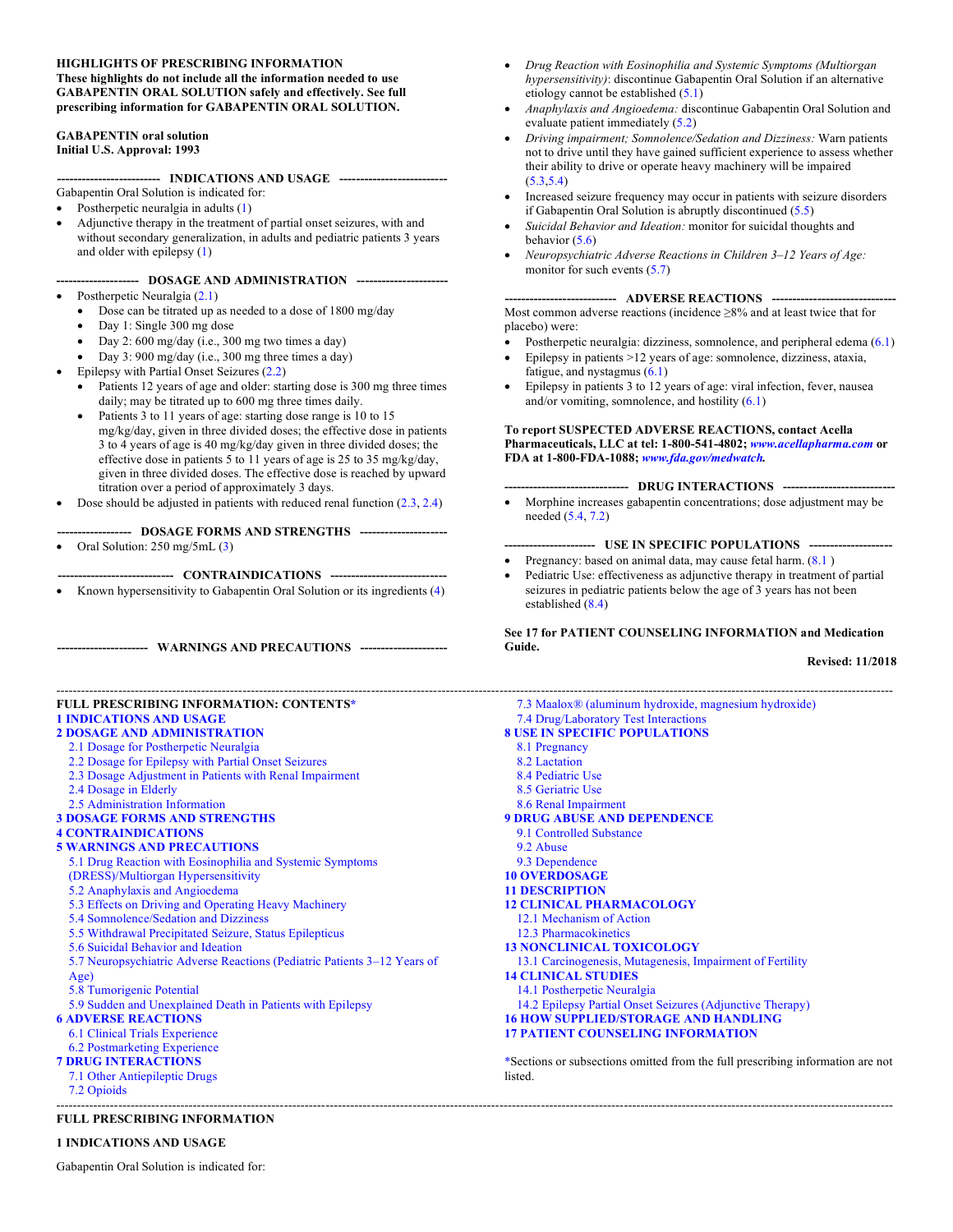- Management of postherpetic neuralgia in adults
- Adjunctive therapy in the treatment of partial onset seizures, with and without secondary generalization, in adults and pediatric patients 3 years and older with epilepsy

# **2 DOSAGE AND ADMINISTRATION**

# **2.1 Dosage for Postherpetic Neuralgia**

In adults with postherpetic neuralgia, gabapentin therapy may be initiated on Day 1 as a single 300 mg dose, on Day 2 as 600 mg/day (300 mg two times a day), and on Day 3 as 900 mg/day (300 mg three times a day). The dose can subsequently be titrated up as needed for pain relief to a dose of 1800 mg/day (600 mg three times a day). In clinical studies, efficacy was demonstrated over a range of doses from 1800 mg/day to 3600 mg/day with comparable effects across the dose range; however, in these clinical studies, the additional benefit of using doses greater than 1800 mg/day was not demonstrated.

# **2.2 Dosage for Epilepsy with Partial Onset Seizures**

# Patients 12 years of age and above

The starting dose is 300 mg three times a day. The recommended maintenance dose of gabapentin is 300 mg to 600 mg three times a day. Dosages up to 2400 mg/day have been well tolerated in long-term clinical studies. Doses of 3600 mg/day have also been administered to a small number of patients for a relatively short duration, and have been well tolerated. Gabapentin Oral Solution should be administered three times a day. The maximum time between doses should not exceed 12 hours. Pediatric Patients Age 3 to 11 years

The starting dose range is 10 mg/kg/day to 15 mg/kg/day, given in three divided doses, and the effective dose reached by upward titration over a period of approximately 3 days. The effective dose of gabapentin in patients 3 to 4 years of age is 40 mg/kg/day, given in three divided doses. The effective dose of gabapentin in patients 5 to 11 years of age is 25 mg/kg/day to 35 mg/kg/day, given in three divided doses. Dosages up to 50 mg/kg/day have been well tolerated in a long-term clinical study. The maximum time interval between doses should not exceed 12 hours.

# **2.3 Dosage Adjustment in Patients with Renal Impairment**

Dosage adjustment in patients 12 years of age and older with compromised renal function or undergoing hemodialysis is recommended, as follows (see dosing recommendations above for effective doses in each indication):

| Table 1. Gabapentin Dosage Based on Renal Function     |                                           |                             |         |         |         |          |
|--------------------------------------------------------|-------------------------------------------|-----------------------------|---------|---------|---------|----------|
| <b>Renal Function Creatinine Clearance</b><br>(mL/min) | <b>Total Daily Dose Range</b><br>(mg/day) | <b>Dose Regimen</b><br>(mg) |         |         |         |          |
| $\geq 60$                                              | $900 \text{ to } 3600$                    | 300 TID                     | 400 TID | 600 TID | 800 TID | 1200 TID |
| $>30$ to 59                                            | 400 to 1400                               | 200 BID                     | 300 BID | 400 BID | 500 BID | 700 BID  |
| $>15$ to 29                                            | 200 to 700                                | 200 OD                      | 300 QD  | 400 OD  | 500 QD  | 700 QD   |
| $15*$                                                  | 100 to 300                                | $100$ OD                    | 125 OD  | 150 OD  | 200 OD  | 300 QD   |
| Post-Hemodialysis Supplemental Dose (mg) <sup>†</sup>  |                                           |                             |         |         |         |          |
| Hemodialysis                                           |                                           | 125†                        | 150†    | $200+$  | 250†    | 350†     |

 $TID = Three times a day; BID = Two times a day; QD = Single daily dose$ 

\* For patients with creatinine clearance <15 mL/min, reduce daily dose in proportion to creatinine clearance (e.g., patients with a creatinine

clearance of 7.5 mL/min should receive one-half the daily dose that patients with a creatinine clearance of 15 mL/min receive).

† Patients on hemodialysis should receive maintenance doses based on estimates of creatinine clearance as indicated in the upper portion of the

table and a supplemental post-hemodialysis dose administered after each 4 hours of hemodialysis as indicated in the lower portion of the table.

Creatinine clearance (CLCr) is difficult to measure in outpatients. In patients with stable renal function, creatinine clearance can be reasonably well estimated using the equation of Cockcroft and Gault:

 $\frac{[140 - \text{age (years)}] x \text{ weight (kg)}}{72 x \text{ serum creation}(mg/dL)}$  (x 0.85 for female patients)  $CLCr =$ 

The use of gabapentin in patients less than 12 years of age with compromised renal function has not been studied.

# **2.4 Dosage in Elderly**

Because elderly patients are more likely to have decreased renal function, care should be taken in dose selection, and dose should be adjusted based on creatinine clearance values in these patients.

# **2.5 Administration Information**

Administer gabapentin orally with or without food. If the gabapentin dose is reduced, discontinued, or substituted with an alternative medication, this should be done gradually over a minimum of 1 week (a longer period may be needed at the discretion of the prescriber).

# **3 DOSAGE FORMS AND STRENGTHS**

Oral solution: 250 mg per 5 mL (50 mg per mL), clear colorless to slightly yellow solution

# **4 CONTRAINDICATIONS**

Gabapentin Oral Solution is contraindicated in patients who have demonstrated hypersensitivity to the drug or its ingredients.

# **5 WARNINGS AND PRECAUTIONS**

# **5.1 Drug Reaction with Eosinophilia and Systemic Symptoms (DRESS)/Multiorgan Hypersensitivity**

Drug Reaction with Eosinophilia and Systemic Symptoms (DRESS), also known as multiorgan hypersensitivity, has occurred with gabapentin. Some of these reactions have been fatal or life-threatening. DRESS typically, although not exclusively, presents with fever, rash, and/or lymphadenopathy, in association with other organ system involvement, such as hepatitis, nephritis, hematological abnormalities, myocarditis, or myositis sometimes resembling an acute viral infection. Eosinophilia is often present. This disorder is variable in its expression, and other organ systems not noted here may be involved.

It is important to note that early manifestations of hypersensitivity, such as fever or lymphadenopathy, may be present even though rash is not evident. If such signs or symptoms are present, the patient should be evaluated immediately. Gabapentin Oral Solution should be discontinued if an alternative etiology for the signs or symptoms cannot be established.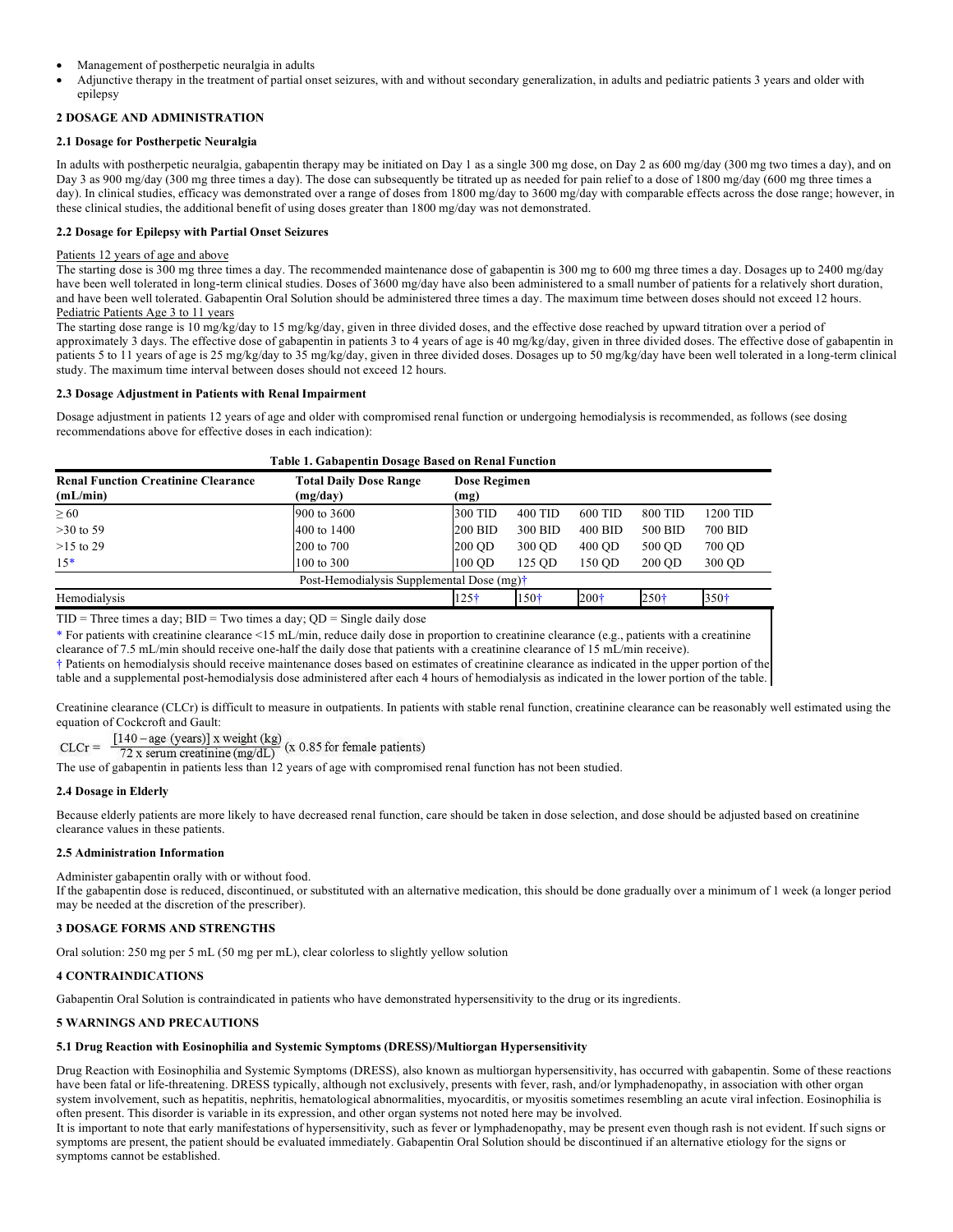# **5.2 Anaphylaxis and Angioedema**

Gabapentin can cause anaphylaxis and angioedema after the first dose or at any time during treatment. Signs and symptoms in reported cases have included difficulty breathing, swelling of the lips, throat, and tongue, and hypotension requiring emergency treatment. Patients should be instructed to discontinue gabapentin and seek immediate medical care should they experience signs or symptoms of anaphylaxis or angioedema.

# **5.3 Effects on Driving and Operating Heavy Machinery**

Patients taking Gabapentin Oral Solution should not drive until they have gained sufficient experience to assess whether gabapentin impairs their ability to drive. Driving performance studies conducted with a prodrug of gabapentin (gabapentin enacarbil tablet, extended release) indicate that gabapentin may cause significant driving impairment. Prescribers and patients should be aware that patients' ability to assess their own driving competence, as well as their ability to assess the degree of somnolence caused by gabapentin, can be imperfect. The duration of driving impairment after starting therapy with Gabapentin Oral Solution is unknown. Whether the impairment is related to somnolence *[see Warnings and Precautions (5.4)]* or other effects of Gabapentin Oral Solution is unknown. Moreover, because Gabapentin Oral Solution causes somnolence and dizziness *[see Warnings and Precautions (5.4)]*, patients should be advised not to operate complex machinery until they have gained sufficient experience on Gabapentin Oral Solution to assess whether Gabapentin Oral Solution impairs their ability to perform such tasks.

# **5.4 Somnolence/Sedation and Dizziness**

During the controlled epilepsy trials in patients older than 12 years of age receiving doses of gabapentin up to 1800 mg daily, somnolence, dizziness, and ataxia were reported at a greater rate in patients receiving gabapentin compared to placebo: i.e., 19% in drug versus 9% in placebo for somnolence, 17% in drug versus 7% in placebo for dizziness, and 13% in drug versus 6% in placebo for ataxia. In these trials somnolence, ataxia and fatigue were common adverse reactions leading to discontinuation of gabapentin in patients older than 12 years of age, with 1.2%, 0.8% and 0.6% discontinuing for these events, respectively.

During the controlled trials in patients with post-herpetic neuralgia, somnolence and dizziness were reported at a greater rate compared to placebo in patients receiving gabapentin, in dosages up to 3600 mg per day: i.e., 21% in gabapentin-treated patients versus 5% in placebo-treated patients for somnolence and 28% in gabapentintreated patients versus 8% in placebo-treated patients for dizziness. Dizziness and somnolence were among the most common adverse reactions leading to discontinuation of gabapentin.

Patients should be carefully observed for signs of central nervous system (CNS) depression, such as somnolence and sedation, when gabapentin is used with other drugs with sedative properties because of potential synergy. In addition, patients who require concomitant treatment with morphine may experience increases in gabapentin concentrations and may require dose adjustment [*see Drug Interactions (7.2)*].

# **5.5 Withdrawal Precipitated Seizure, Status Epilepticus**

Antiepileptic drugs should not be abruptly discontinued because of the possibility of increasing seizure frequency.

In the placebo-controlled epilepsy studies in patients >12 years of age, the incidence of status epilepticus in patients receiving gabapentin was 0.6% (3 of 543) vs. 0.5% in patients receiving placebo (2 of 378). Among the 2074 patients >12 years of age treated with gabapentin across all epilepsy studies (controlled and uncontrolled), 31 (1.5%) had status epilepticus. Of these, 14 patients had no prior history of status epilepticus either before treatment or while on other medications. Because adequate historical data are not available, it is impossible to say whether or not treatment with gabapentin is associated with a higher or lower rate of status epilepticus than would be expected to occur in a similar population not treated with gabapentin.

# **5.6 Suicidal Behavior and Ideation**

Antiepileptic drugs (AEDs), including gabapentin, increase the risk of suicidal thoughts or behavior in patients taking these drugs for any indication. Patients treated with any AED for any indication should be monitored for the emergence or worsening of depression, suicidal thoughts or behavior, and/or any unusual changes in mood or behavior.

Pooled analyses of 199 placebo-controlled clinical trials (mono- and adjunctive therapy) of 11 different AEDs showed that patients randomized to one of the AEDs had approximately twice the risk (adjusted Relative Risk 1.8, 95% CI:1.2, 2.7) of suicidal thinking or behavior compared to patients randomized to placebo. In these trials, which had a median treatment duration of 12 weeks, the estimated incidence rate of suicidal behavior or ideation among 27,863 AED-treated patients was 0.43%, compared to 0.24% among 16,029 placebo-treated patients, representing an increase of approximately one case of suicidal thinking or behavior for every 530 patients treated. There were four suicides in drug-treated patients in the trials and none in placebo-treated patients, but the number is too small to allow any conclusion about drug effect on suicide.

The increased risk of suicidal thoughts or behavior with AEDs was observed as early as one week after starting drug treatment with AEDs and persisted for the duration of treatment assessed. Because most trials included in the analysis did not extend beyond 24 weeks, the risk of suicidal thoughts or behavior beyond 24 weeks could not be assessed.

The risk of suicidal thoughts or behavior was generally consistent among drugs in the data analyzed. The finding of increased risk with AEDs of varying mechanisms of action and across a range of indications suggests that the risk applies to all AEDs used for any indication. The risk did not vary substantially by age (5–100 years) in the clinical trials analyzed. Table 2 shows absolute and relative risk by indication for all evaluated AEDs.

|             | Table 2. KISK by HIGKGOOD TOT AIRGEPHEPIC DTU2S IN THE FOOTED AIRLYSIS                                  |                                           |                                                                                                       |                                                                                                    |  |  |
|-------------|---------------------------------------------------------------------------------------------------------|-------------------------------------------|-------------------------------------------------------------------------------------------------------|----------------------------------------------------------------------------------------------------|--|--|
|             | <b>Placebo Patients with Drug Patients with</b><br><b>Indication Events Per 1000</b><br><b>Patients</b> | <b>Events Per 1000</b><br><b>Patients</b> | <b>Relative Risk: Incidence of Events in</b><br>Drug Patients/Incidence in Placebo<br><b>Patients</b> | <b>Risk Difference: Additional Drug</b><br><b>Patients with Events Per 1000</b><br><b>Patients</b> |  |  |
| Epilepsy    | 1.0                                                                                                     | 3.4                                       | 3.5                                                                                                   | 2.4                                                                                                |  |  |
| Psychiatric | 5.7                                                                                                     | 8.5                                       |                                                                                                       | 2.9                                                                                                |  |  |
| Other       | 1.0                                                                                                     | 1.8                                       | ī.9                                                                                                   | 0.9                                                                                                |  |  |
| Total       | 2.4                                                                                                     | 4.3                                       |                                                                                                       | Ι9                                                                                                 |  |  |

**Table 2. Risk by Indication for Antiepileptic Drugs in the Pooled Analysis**

The relative risk for suicidal thoughts or behavior was higher in clinical trials for epilepsy than in clinical trials for psychiatric or other conditions, but the absolute risk differences were similar for the epilepsy and psychiatric indications.

Anyone considering prescribing gabapentin or any other AED must balance the risk of suicidal thoughts or behavior with the risk of untreated illness. Epilepsy and many other illnesses for which AEDs are prescribed are themselves associated with morbidity and mortality and an increased risk of suicidal thoughts and behavior. Should suicidal thoughts and behavior emerge during treatment, the prescriber needs to consider whether the emergence of these symptoms in any given patient may be related to the illness being treated.

Patients, their caregivers, and families should be informed that AEDs increase the risk of suicidal thoughts and behavior and should be advised of the need to be alert for the emergence or worsening of the signs and symptoms of depression, any unusual changes in mood or behavior, or the emergence of suicidal thoughts, behavior, or thoughts about self-harm. Behaviors of concern should be reported immediately to healthcare providers.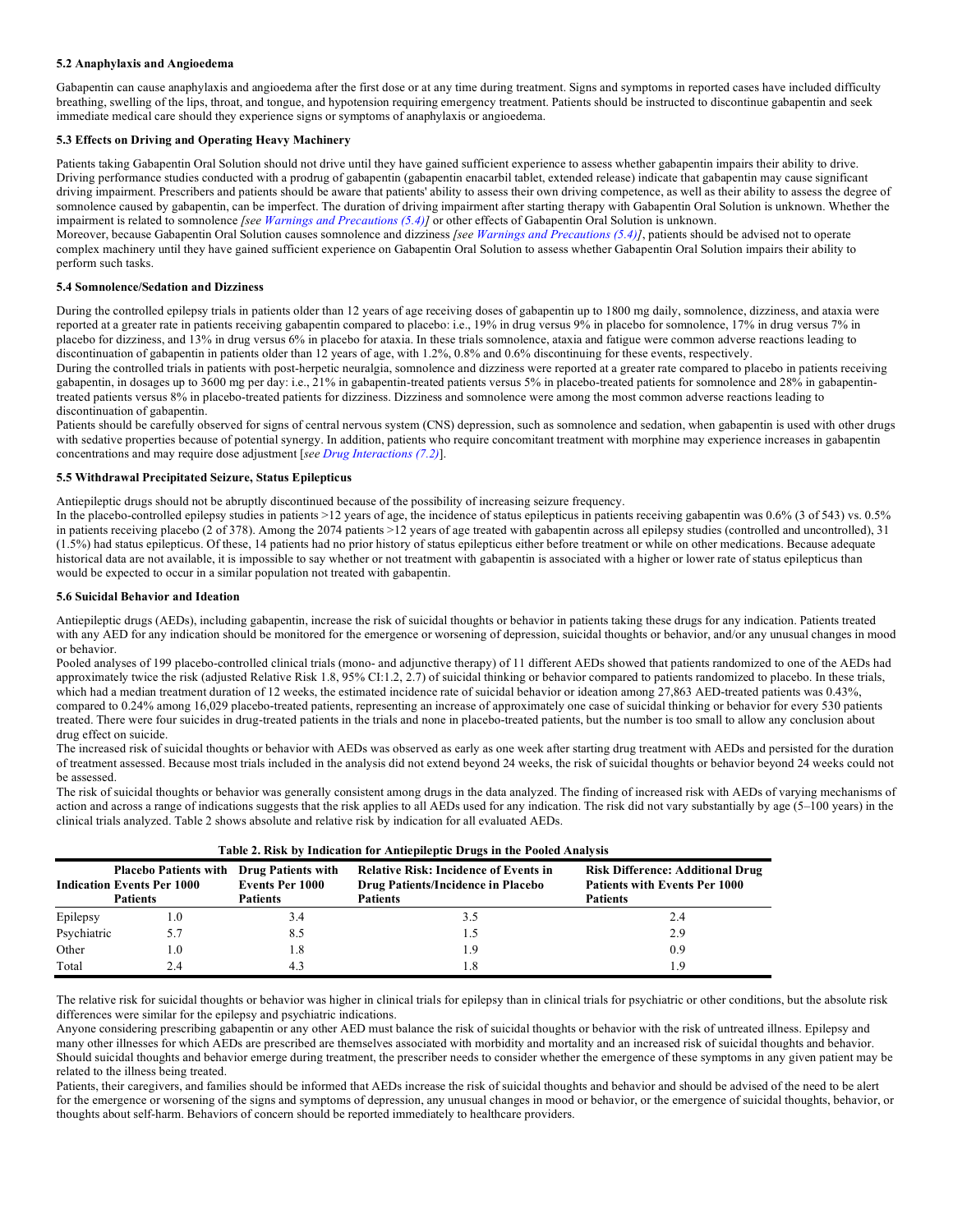# **5.7 Neuropsychiatric Adverse Reactions (Pediatric Patients 3–12 Years of Age)**

Gabapentin use in pediatric patients with epilepsy 3–12 years of age is associated with the occurrence of central nervous system related adverse reactions. The most significant of these can be classified into the following categories: 1) emotional lability (primarily behavioral problems), 2) hostility, including aggressive behaviors, 3) thought disorder, including concentration problems and change in school performance, and 4) hyperkinesia (primarily restlessness and hyperactivity). Among the gabapentin-treated patients, most of the reactions were mild to moderate in intensity.

In controlled clinical epilepsy trials in pediatric patients 3–12 years of age, the incidence of these adverse reactions was: emotional lability 6% (gabapentin-treated patients) vs. 1.3% (placebo-treated patients); hostility 5.2% vs. 1.3%; hyperkinesia 4.7% vs. 2.9%; and thought disorder 1.7% vs. 0%. One of these reactions, a report of hostility, was considered serious. Discontinuation of gabapentin treatment occurred in 1.3% of patients reporting emotional lability and hyperkinesia and 0.9% of gabapentin-treated patients reporting hostility and thought disorder. One placebo-treated patient (0.4%) withdrew due to emotional lability.

# **5.8 Tumorigenic Potential**

In an oral carcinogenicity study, gabapentin increased the incidence of pancreatic acinar cell tumors in rats *[see Nonclinical Toxicology (13.1)]*. The clinical significance of this finding is unknown. Clinical experience during gabapentin's premarketing development provides no direct means to assess its potential for inducing tumors in humans.

In clinical studies in adjunctive therapy in epilepsy comprising 2085 patient-years of exposure in patients >12 years of age, new tumors were reported in 10 patients (2 breast, 3 brain, 2 lung, 1 adrenal, 1 non-Hodgkin's lymphoma, 1 endometrial carcinoma *in situ*), and preexisting tumors worsened in 11 patients (9 brain, 1 breast, 1 prostate) during or up to 2 years following discontinuation of gabapentin. Without knowledge of the background incidence and recurrence in a similar population not treated with gabapentin, it is impossible to know whether the incidence seen in this cohort is or is not affected by treatment.

# **5.9 Sudden and Unexplained Death in Patients with Epilepsy**

During the course of premarketing development of gabapentin, 8 sudden and unexplained deaths were recorded among a cohort of 2203 epilepsy patients treated (2103 patient-years of exposure) with gabapentin.

Some of these could represent seizure-related deaths in which the seizure was not observed, e.g., at night. This represents an incidence of 0.0038 deaths per patient-year. Although this rate exceeds that expected in a healthy population matched for age and sex, it is within the range of estimates for the incidence of sudden unexplained deaths in patients with epilepsy not receiving gabapentin (ranging from 0.0005 for the general population of epileptics to 0.003 for a clinical trial population similar to that in the gabapentin program, to 0.005 for patients with refractory epilepsy). Consequently, whether these figures are reassuring or raise further concern depends on comparability of the populations reported upon to the gabapentin cohort and the accuracy of the estimates provided.

# **6 ADVERSE REACTIONS**

The following serious adverse reactions are discussed in greater detail in other sections:

- Drug Reaction with Eosinophilia and Systemic Symptoms (DRESS)/Multiorgan Hypersensitivity *[see Warnings and Precautions (5.1)]*
- Anaphylaxis and Angioedema *[see Warnings and Precautions (5.2)]*
- Somnolence/Sedation and Dizziness *[see Warnings and Precautions (5.4)]*
- Withdrawal Precipitated Seizure, Status Epilepticus *[see Warnings and Precautions (5.5)]*
- Suicidal Behavior and Ideation *[see Warnings and Precautions (5.6)]*
- Neuropsychiatric Adverse Reactions (Pediatric Patients 3–12 Years of Age) *[see Warnings and Precautions (5.7)]*
- Sudden and Unexplained Death in Patients with Epilepsy *[see Warnings and Precautions (5.9)]*

# **6.1 Clinical Trials Experience**

Because clinical trials are conducted under widely varying conditions, adverse reaction rates observed in the clinical trials of a drug cannot be directly compared to rates in the clinical trials of another drug and may not reflect the rates observed in practice.

# Postherpetic Neuralgia

The most commonly observed adverse reactions associated with the use of gabapentin in adults, not seen at an equivalent frequency among placebo-treated patients, were dizziness, somnolence, and peripheral edema.

In the 2 controlled studies in postherpetic neuralgia, 16% of the 336 patients who received gabapentin and 9% of the 227 patients who received placebo discontinued treatment because of an adverse reaction. The adverse reactions that most frequently led to withdrawal in gabapentin-treated patients were dizziness, somnolence, and nausea.

Table 3 lists adverse reactions that occurred in at least 1% of gabapentin-treated patients with postherpetic neuralgia participating in placebo-controlled trials and that were numerically more frequent in the gabapentin group than in the placebo group.

| Table 3. Adverse Reactions in Pooled Placebo-Controlled Trials in Postherpetic Neuralgia |                                 |                              |  |  |
|------------------------------------------------------------------------------------------|---------------------------------|------------------------------|--|--|
|                                                                                          | Gabapentin<br>$N = 336$<br>$\%$ | Placebo<br>$N = 227$<br>$\%$ |  |  |
| Body as a Whole                                                                          |                                 |                              |  |  |
| Asthenia                                                                                 | 6                               | 5                            |  |  |
| Infection                                                                                | 5                               | 4                            |  |  |
| Accidental injury                                                                        | 3                               |                              |  |  |
| Digestive System                                                                         |                                 |                              |  |  |
| Diarrhea                                                                                 | 6                               | 3                            |  |  |
| Dry mouth                                                                                | 5                               |                              |  |  |
| Constipation                                                                             | 4                               | 2                            |  |  |
| Nausea                                                                                   | 4                               | 3                            |  |  |
| Vomiting                                                                                 | 3                               | $\overline{2}$               |  |  |
| Metabolic and Nutritional Disorders                                                      |                                 |                              |  |  |
| Peripheral edema                                                                         | 8                               | 2                            |  |  |
| Weight gain                                                                              | 2                               | $\theta$                     |  |  |
| Hyperglycemia                                                                            |                                 | $\theta$                     |  |  |
| Nervous System                                                                           |                                 |                              |  |  |
| Dizziness                                                                                | 28                              | 8                            |  |  |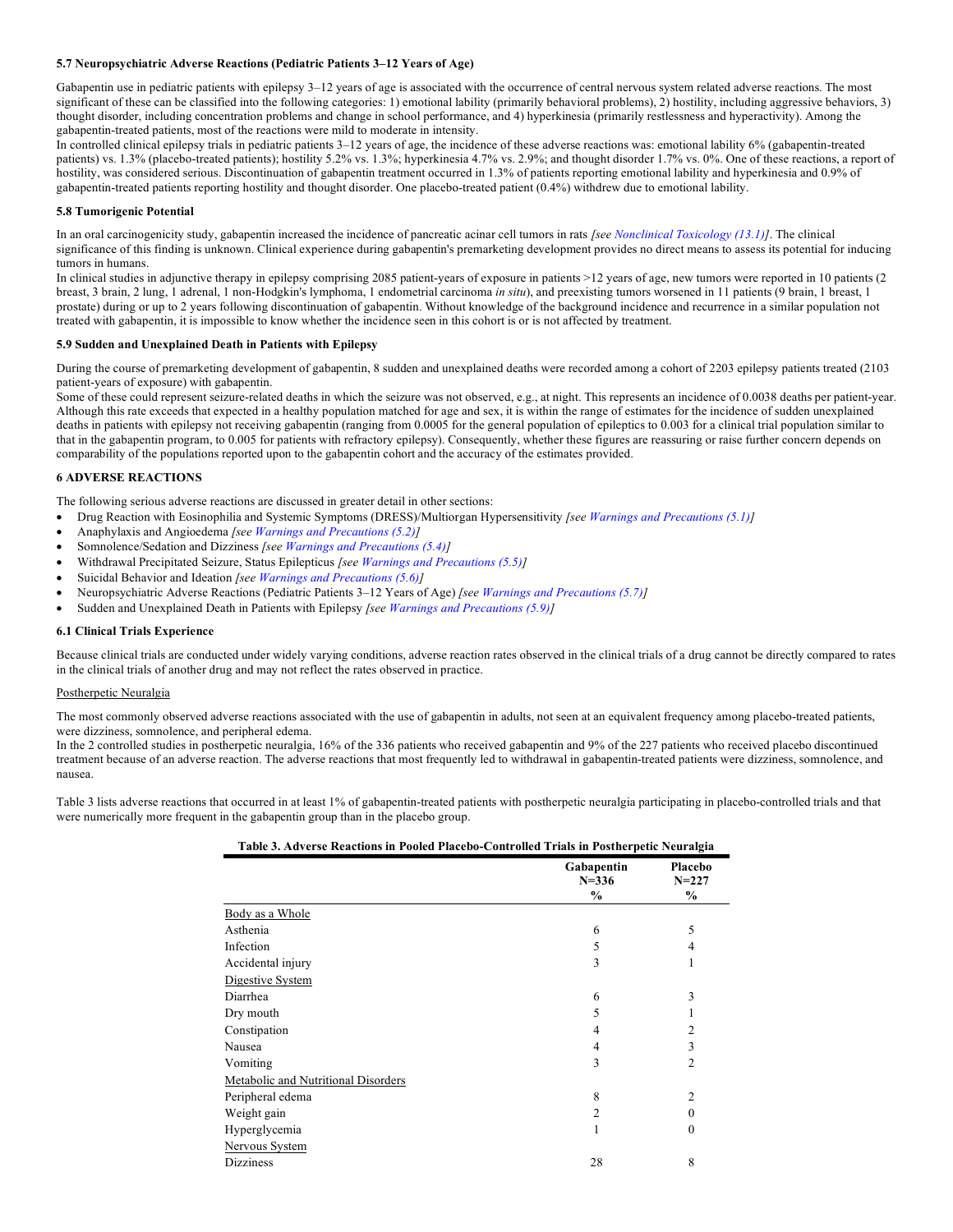**Table 3. Adverse Reactions in Pooled Placebo-Controlled Trials in Postherpetic Neuralgia**

|                           | Gabapentin<br>$N = 336$ | Placebo<br>$N = 227$ |
|---------------------------|-------------------------|----------------------|
|                           | $\frac{6}{6}$           | $\%$                 |
| Somnolence                | 21                      | 5                    |
| Ataxia                    | 3                       | 0                    |
| Abnormal thinking         | 3                       | 0                    |
| Abnormal gait             | 2                       |                      |
| Incoordination            | $\mathfrak{D}$          | $\Omega$             |
| <b>Respiratory System</b> |                         |                      |
| Pharyngitis               |                         | $\theta$             |
| <b>Special Senses</b>     |                         |                      |
| Amblyopia*                | 3                       |                      |
| Conjunctivitis            |                         |                      |
| Diplopia                  |                         |                      |
| Otitis media              |                         |                      |

\* Reported as blurred vision

Other reactions in more than 1% of patients but equally or more frequent in the placebo group included pain, tremor, neuralgia, back pain, dyspepsia, dyspnea, and flu syndrome.

There were no clinically important differences between men and women in the types and incidence of adverse reactions. Because there were few patients whose race was reported as other than white, there are insufficient data to support a statement regarding the distribution of adverse reactions by race.

# Epilepsy with Partial Onset Seizures (Adjunctive Therapy)

j.

The most commonly observed adverse reactions associated with the use of gabapentin in combination with other antiepileptic drugs in patients >12 years of age, not seen at an equivalent frequency among placebo-treated patients, were somnolence, dizziness, ataxia, fatigue, and nystagmus.

The most commonly observed adverse reactions reported with the use of gabapentin in combination with other antiepileptic drugs in pediatric patients 3 to 12 years of age, not seen at an equal frequency among placebo-treated patients, were viral infection, fever, nausea and/or vomiting, somnolence, and hostility *[see Warnings and Precautions (5.5)]*.

Approximately 7% of the 2074 patients >12 years of age and approximately 7% of the 449 pediatric patients 3 to 12 years of age who received gabapentin in premarketing clinical trials discontinued treatment because of an adverse reaction. The adverse reactions most commonly associated with withdrawal in patients >12 years of age were somnolence (1.2%), ataxia (0.8%), fatigue (0.6%), nausea and/or vomiting (0.6%), and dizziness (0.6%). The adverse reactions most commonly associated with withdrawal in pediatric patients were emotional lability (1.6%), hostility (1.3%), and hyperkinesia (1.1%).

Table 4 lists adverse reactions that occurred in at least 1% of gabapentin-treated patients >12 years of age with epilepsy participating in placebo-controlled trials and were numerically more common in the gabapentin group. In these studies, either gabapentin or placebo was added to the patient's current antiepileptic drug therapy. Adverse reactions were usually mild to moderate in intensity.

| Table 4. Adverse Reactions in Pooled Placebo-Controlled Add-On Trials In Epilepsy Patients |
|--------------------------------------------------------------------------------------------|
| >12 years of age                                                                           |

|                           |                          | Placebo*         |
|---------------------------|--------------------------|------------------|
| <b>Body System/</b>       | Gabapentin*<br>$N = 543$ | $N = 378$        |
| <b>Adverse Reaction</b>   | $\frac{0}{0}$            | $\frac{0}{0}$    |
| Body As A Whole           |                          |                  |
| Fatigue                   | 11                       | 5                |
| Weight Increase           | 3                        | 2                |
| <b>Back Pain</b>          | $\overline{\mathbf{c}}$  | 1                |
| Peripheral Edema          | $\overline{2}$           | 1                |
| Cardiovascular            |                          |                  |
| Vasodilatation            | 1                        | $\boldsymbol{0}$ |
| Digestive System          |                          |                  |
| Dyspepsia                 | $\overline{c}$           | 1                |
| Mouth or Throat Dry       | $\overline{c}$           | 1                |
| Constipation              | $\overline{c}$           | 1                |
| Dental Abnormalities      | $\overline{2}$           | $\mathbf{0}$     |
| Nervous System            |                          |                  |
| Somnolence                | 19                       | 9                |
| <b>Dizziness</b>          | 17                       | 7                |
| Ataxia                    | 13                       | 6                |
| Nystagmus                 | 8                        | 4                |
| Tremor                    | 7                        | 3                |
| Dysarthria                | 2                        | 1                |
| Amnesia                   | $\overline{c}$           | $\mathbf{0}$     |
| Depression                | $\overline{c}$           | 1                |
| Abnormal thinking         | $\overline{c}$           | 1                |
| Abnormal coordination     | 1                        | $\mathbf{0}$     |
| <b>Respiratory System</b> |                          |                  |
| Pharyngitis               | 3                        | $\overline{c}$   |
| Coughing                  | $\overline{c}$           | 1                |
| Skin and Appendages       |                          |                  |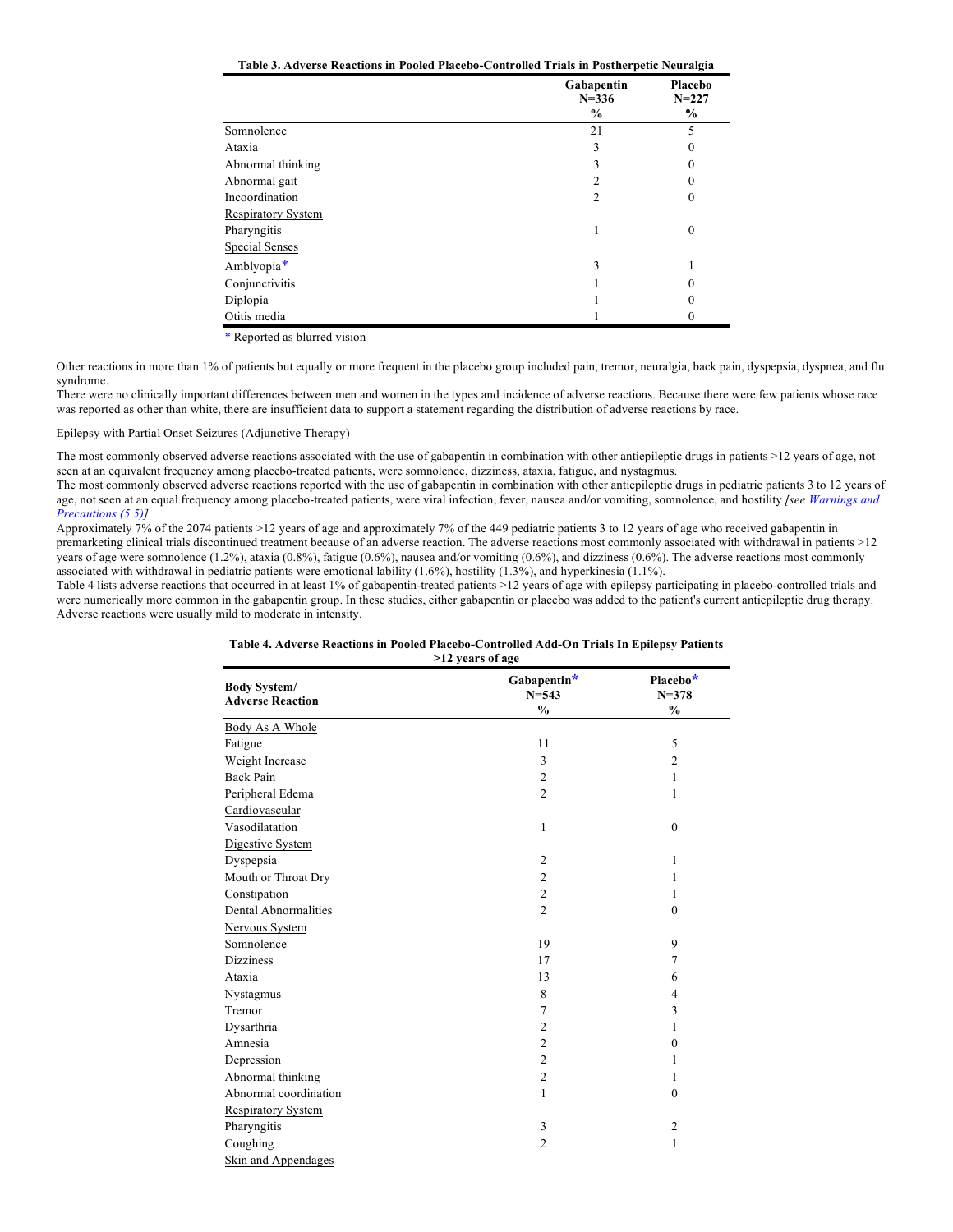**Table 4. Adverse Reactions in Pooled Placebo-Controlled Add-On Trials In Epilepsy Patients >12 years of age**

| <b>Body System/</b><br><b>Adverse Reaction</b> | Gabapentin*<br>$N = 543$<br>$\frac{6}{9}$ | Placebo*<br>$N = 378$<br>$\frac{6}{9}$ |
|------------------------------------------------|-------------------------------------------|----------------------------------------|
| Abrasion                                       |                                           | $\theta$                               |
| Urogenital System                              |                                           |                                        |
| Impotence                                      | $\mathcal{L}$                             |                                        |
| <b>Special Senses</b>                          |                                           |                                        |
| Diplopia                                       | 6                                         | 2                                      |
| Amblyopia <sup>†</sup>                         | 4                                         |                                        |

\* Plus background antiepileptic drug therapy

† Amblyopia was often described as blurred vision.

Among the adverse reactions occurring at an incidence of at least 10% in gabapentin-treated patients, somnolence and ataxia appeared to exhibit a positive doseresponse relationship.

The overall incidence of adverse reactions and the types of adverse reactions seen were similar among men and women treated with gabapentin. The incidence of adverse reactions increased slightly with increasing age in patients treated with either gabapentin or placebo. Because only 3% of patients (28/921) in placebocontrolled studies were identified as nonwhite (black or other), there are insufficient data to support a statement regarding the distribution of adverse reactions by race.

Table 5 lists adverse reactions that occurred in at least 2% of gabapentin-treated patients, age 3 to 12 years of age with epilepsy participating in placebo-controlled trials, and which were numerically more common in the gabapentin group.

#### **Table 5. Adverse Reactions in a Placebo-Controlled Add-On Trial in Pediatric Epilepsy Patients Age 3 to 12 Years**

| <b>Body System/</b><br><b>Adverse Reaction</b> | Gabapentin*<br>$N=119$<br>$\%$ | Placebo*<br>$N = 128$<br>$\%$ |
|------------------------------------------------|--------------------------------|-------------------------------|
| Body As A Whole                                |                                |                               |
| Viral Infection                                | 11                             | 3                             |
| Fever                                          | 10                             | 3                             |
| Weight Increase                                | 3                              |                               |
| Fatigue                                        | 3                              | $\overline{2}$                |
| Digestive System                               |                                |                               |
| Nausea and/or Vomiting                         | 8                              | 7                             |
| Nervous System                                 |                                |                               |
| Somnolence                                     | 8                              | 5                             |
| Hostility                                      | 8                              | 2                             |
| <b>Emotional Lability</b>                      | 4                              | 2                             |
| <b>Dizziness</b>                               | 3                              | 2                             |
| Hyperkinesia                                   | 3                              |                               |
| <b>Respiratory System</b>                      |                                |                               |
| <b>Bronchitis</b>                              | 3                              |                               |
| Respiratory Infection                          | 3                              |                               |

\* Plus background antiepileptic drug therapy

Other reactions in more than 2% of pediatric patients 3 to 12 years of age but equally or more frequent in the placebo group included: pharyngitis, upper respiratory infection, headache, rhinitis, convulsions, diarrhea, anorexia, coughing, and otitis media.

# **6.2 Postmarketing Experience**

The following adverse reactions have been identified during postmarketing use of gabapentin. Because these reactions are reported voluntarily from a population of uncertain size, it is not always possible to reliably estimate their frequency or establish a causal relationship to drug exposure.

Hepatobiliary disorders: jaundice

Investigations: elevated creatine kinase, elevated liver function tests

Metabolism and nutrition disorders: hyponatremia

Musculoskeletal and connective tissue disorder: rhabdomyolysis

Nervous system disorders: movement disorder

Psychiatric disorders: agitation

Reproductive system and breast disorders: breast enlargement, changes in libido, ejaculation disorders and anorgasmia

Skin and subcutaneous tissue disorders: angioedema *[see Warnings and Precautions (5.2)]*, erythema multiforme, Stevens-Johnson syndrome.

Adverse reactions following the abrupt discontinuation of gabapentin have also been reported. The most frequently reported reactions were anxiety, insomnia, nausea, pain, and sweating.

# **7 DRUG INTERACTIONS**

# **7.1 Other Antiepileptic Drugs**

Gabapentin is not appreciably metabolized nor does it interfere with the metabolism of commonly coadministered antiepileptic drugs *[see Clinical Pharmacology (12.3)]*.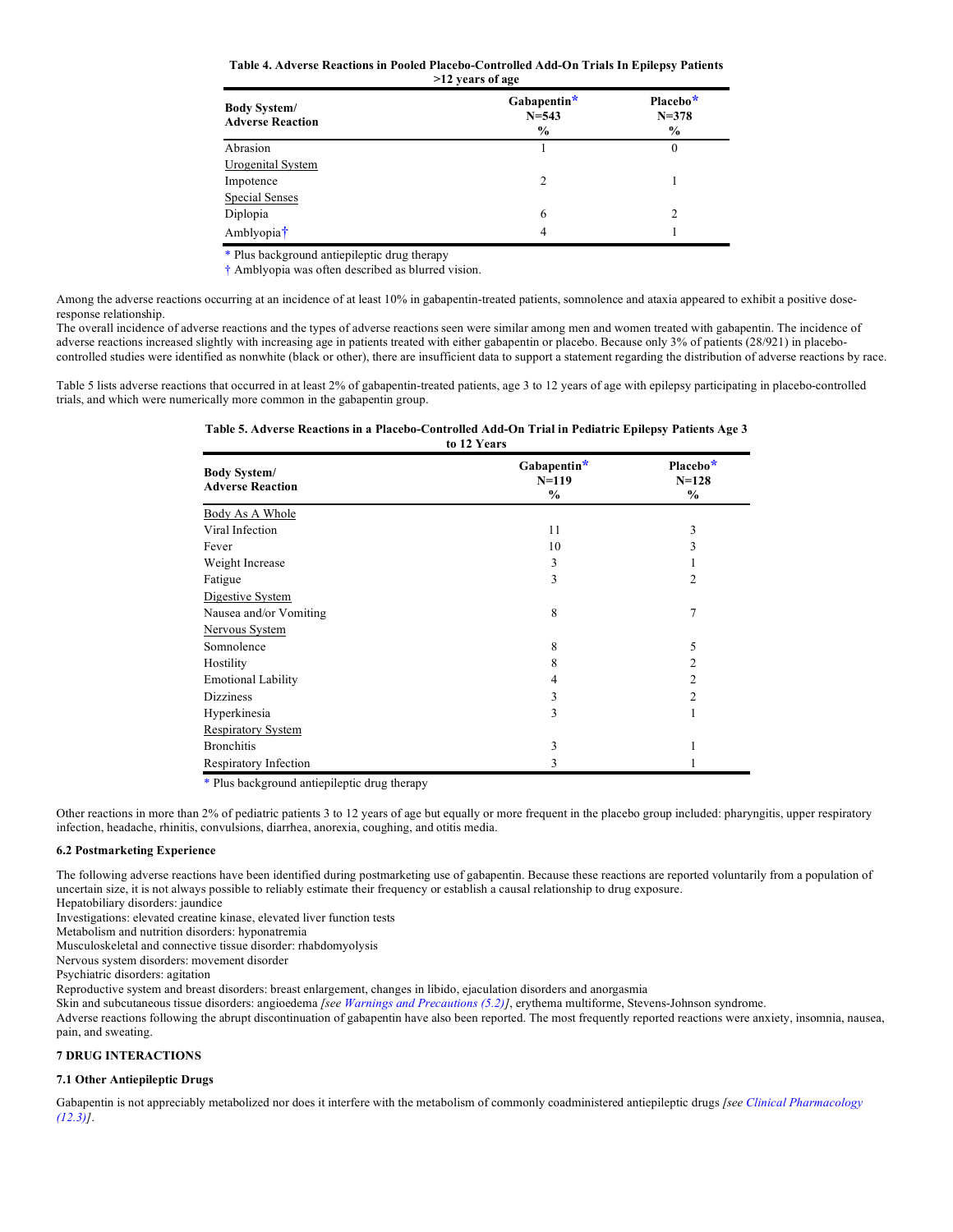# **7.2 Opioids**

# Hydrocodone

Coadministration of gabapentin with hydrocodone decreases hydrocodone exposure *[see Clinical Pharmacology (12.3)].* The potential for alteration in hydrocodone exposure and effect should be considered when gabapentin is started or discontinued in a patient taking hydrocodone.

# Morphine

When gabapentin is administered with morphine, patients should be observed for signs of central nervous system (CNS) depression, such as somnolence, sedation and respiratory depression *[see Clinical Pharmacology (12.3)]*.

# **7.3 Maalox® (aluminum hydroxide, magnesium hydroxide)**

The mean bioavailability of gabapentin was reduced by about 20% with concomitant use of an antacid (Maalox®) containing magnesium and aluminum hydroxides. It is recommended that gabapentin be taken at least 2 hours following Maalox administration *[see Clinical Pharmacology (12.3)]*.

# **7.4 Drug/Laboratory Test Interactions**

Because false positive readings were reported with the Ames N-Multistix SG® dipstick test for urinary protein when gabapentin was added to other antiepileptic drugs, the more specific sulfosalicylic acid precipitation procedure is recommended to determine the presence of urine protein.

# **8 USE IN SPECIFIC POPULATIONS**

# **8.1 Pregnancy**

# Pregnancy Exposure Registry

There is a pregnancy exposure registry that monitors pregnancy outcomes in women exposed to antiepileptic drugs (AEDs), such as gabapentin, during pregnancy. Encourage women who are taking gabapentin during pregnancy to enroll in the North American Antiepileptic Drug (NAAED) Pregnancy Registry by calling the toll free number 1-888-233-2334 or visiting http://www.aedpregnancyregistry.org/.

# Risk Summary

There are no adequate data on the developmental risks associated with the use of gabapentin in pregnant women. In nonclinical studies in mice, rats, and rabbits, gabapentin was developmentally toxic (increased fetal skeletal and visceral abnormalities, and increased embryofetal mortality) when administered to pregnant animals at doses similar to or lower than those used clinically *[see Data].* 

In the U.S. general population, the estimated background risk of major birth defects and miscarriage in clinically recognized pregnancies is 2 to 4% and 15 to 20%, respectively. The background risk of major birth defects and miscarriage for the indicated population is unknown.

# Data

# *Animal data.*

When pregnant mice received oral doses of gabapentin (500, 1000, or 3000 mg/kg/day) during the period of organogenesis, embryo-fetal toxicity (increased incidences of skeletal variations) was observed at the two highest doses. The no-effect dose for embryo-fetal developmental toxicity in mice (500 mg/kg/day) is less than the maximum recommended human dose (MRHD) of 3600 mg/kg on a body surface area  $(mg/m^2)$  basis.

In studies in which rats received oral doses of gabapentin (500 to 2000 mg/kg/day), during pregnancy, adverse effect on offspring development (increased incidences of hydroureter and/or hydronephrosis) were observed at all doses. The lowest dose tested is similar to the MRHD on a mg/m<sup>2</sup> basis.

When pregnant rabbits were treated with gabapentin during the period of organogenesis, an increase in embryo-fetal mortality was observed at all doses tested (60, 300, or 1500 mg/kg). The lowest dose tested is less than the MRHD on a mg/m<sup>2</sup> basis.

In a published study, gabapentin (400 mg/kg/day) was administered by intraperitoneal injection to neonatal mice during the first postnatal week, a period of synaptogenesis in rodents (corresponding to the last trimester of pregnancy in humans). Gabapentin caused a marked decrease in neuronal synapse formation in brains of intact mice and abnormal neuronal synapse formation in a mouse model of synaptic repair. Gabapentin has been shown *in vitro* to interfere with activity of the α2δ subunit of voltage-activated calcium channels, a receptor involved in neuronal synaptogenesis. The clinical significance of these findings is unknown.

To provide information regarding the effects of *in utero* exposure to gabapentin, physicians are advised to recommend that pregnant patients taking gabapentin enroll in the North American Antiepileptic Drug (NAAED) Pregnancy Registry. This can be done by calling the toll free number 1-888-233-2334, and must be done by patients themselves. Information on the registry can also be found at the website http://www.aedpregnancyregistry.org/.

# **8.2 Lactation**

# **Risk Summary**

Gabapentin is secreted in human milk following oral administration. The effects on the breastfed infant and on milk production are unknown. The developmental and health benefits of breastfeeding should be considered along with the mother's clinical need for gabapentin and any potential adverse effects on the breastfed infant from gabapentin or from the underlying maternal condition.

# **8.4 Pediatric Use**

Safety and effectiveness of gabapentin in the management of postherpetic neuralgia in pediatric patients have not been established. Safety and effectiveness as adjunctive therapy in the treatment of partial seizures in pediatric patients below the age of 3 years has not been established *[see Clinical Studies (14.2)]*.

# **8.5 Geriatric Use**

The total number of patients treated with gabapentin in controlled clinical trials in patients with postherpetic neuralgia was 336, of which 102 (30%) were 65 to 74 years of age, and 168 (50%) were 75 years of age and older. There was a larger treatment effect in patients 75 years of age and older compared with younger patients who received the same dosage. Since gabapentin is almost exclusively eliminated by renal excretion, the larger treatment effect observed in patients ≥75 years may be a consequence of increased gabapentin exposure for a given dose that results from an age-related decrease in renal function. However, other factors cannot be excluded. The types and incidence of adverse reactions were similar across age groups except for peripheral edema and ataxia, which tended to increase in incidence with age. Clinical studies of gabapentin in epilepsy did not include sufficient numbers of subjects aged 65 and over to determine whether they responded differently from younger subjects. Other reported clinical experience has not identified differences in responses between the elderly and younger patients. In general, dose selection for an elderly patient should be cautious, usually starting at the low end of the dosing range, reflecting the greater frequency of decreased hepatic, renal, or cardiac function, and of concomitant disease or other drug therapy.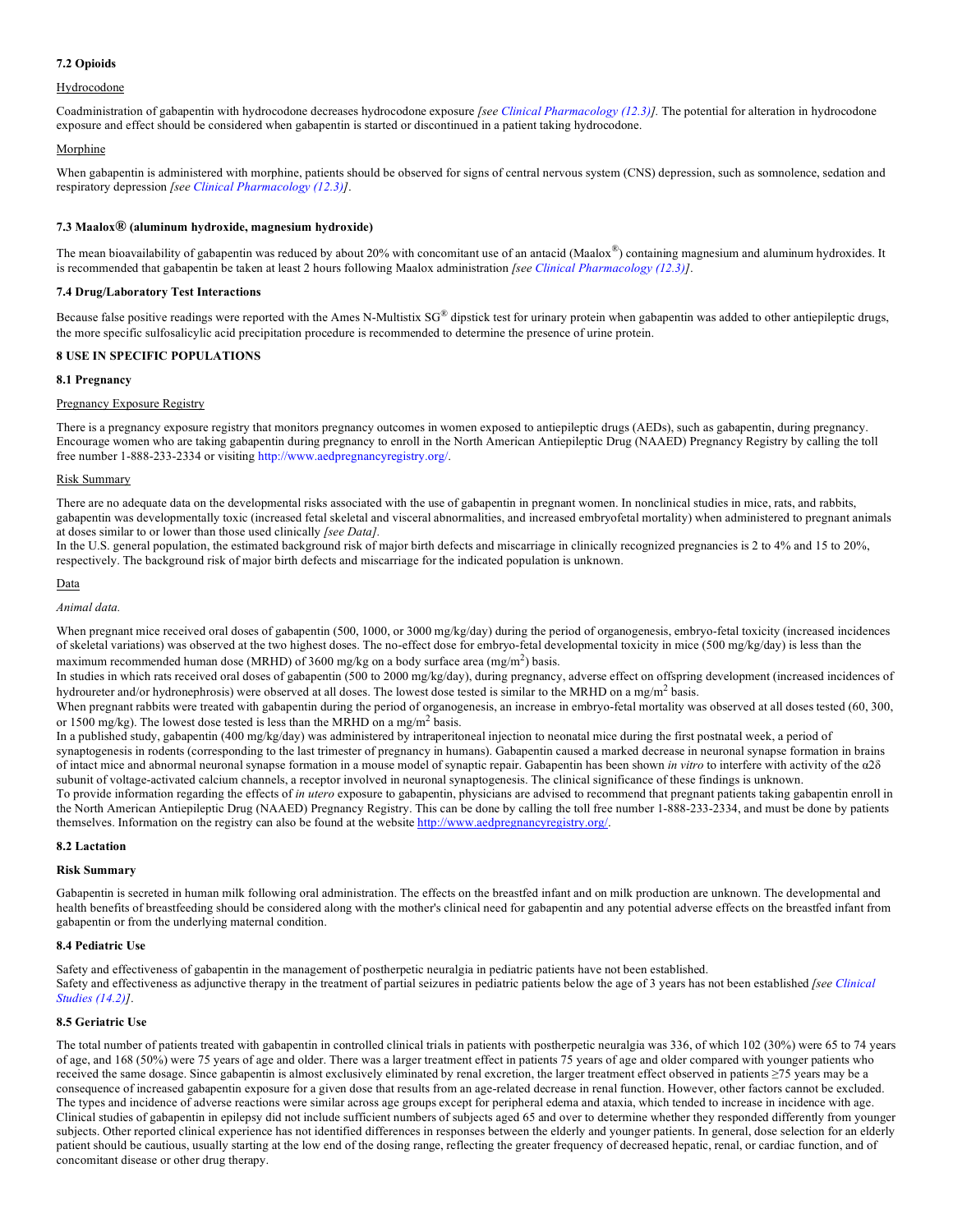This drug is known to be substantially excreted by the kidney, and the risk of toxic reactions to this drug may be greater in patients with impaired renal function. Because elderly patients are more likely to have decreased renal function, care should be taken in dose selection, and dose should be adjusted based on creatinine clearance values in these patients *[see Dosage and Administration (2.4), Adverse Reactions (6), and Clinical Pharmacology (12.3)]*.

# **8.6 Renal Impairment**

Dosage adjustment in adult patients with compromised renal function is necessary *[see Dosage and Administration (2.3) and Clinical Pharmacology (12.3)]*. Pediatric patients with renal insufficiency have not been studied.

Dosage adjustment in patients undergoing hemodialysis is necessary *[see Dosage and Administration (2.3) and Clinical Pharmacology (12.3)]*.

#### **9 DRUG ABUSE AND DEPENDENCE**

# **9.1 Controlled Substance**

Gabapentin is not a scheduled drug.

#### **9.2 Abuse**

Gabapentin does not exhibit affinity for benzodiazepine, opiate (mu, delta or kappa), or cannabinoid 1 receptor sites. A small number of postmarketing cases report gabapentin misuse and abuse. These individuals were taking higher than recommended doses of gabapentin for unapproved uses. Most of the individuals described in these reports had a history of poly-substance abuse or used gabapentin to relieve symptoms of withdrawal from other substances. When prescribing gabapentin, carefully evaluate patients for a history of drug abuse and observe them for signs and symptoms of gabapentin misuse or abuse (e.g. development of tolerance, self-dose escalation, and drug-seeking behavior).

#### **9.3 Dependence**

There are rare postmarketing reports of individuals experiencing withdrawal symptoms shortly after discontinuing higher than recommended doses of gabapentin used to treat illnesses for which the drug is not approved. Such symptoms included agitation, disorientation and confusion after suddenly discontinuing gabapentin that resolved after restarting gabapentin. Most of these individuals had a history of poly-substance abuse or used gabapentin to relieve symptoms of withdrawal from other substances. The dependence and abuse potential of gabapentin has not been evaluated in human studies.

#### **10 OVERDOSAGE**

A lethal dose of gabapentin was not identified in mice and rats receiving single oral doses as high as 8000 mg/kg. Signs of acute toxicity in animals included ataxia, labored breathing, ptosis, sedation, hypoactivity, or excitation.

Acute oral overdoses of gabapentin up to 49 grams have been reported. In these cases, double vision, slurred speech, drowsiness, loss of consciousness, lethargy and diarrhea, were observed. All patients recovered with supportive care. Coma, resolving with dialysis, has been reported in patients with chronic renal failure who were treated with gabapentin.

Gabapentin can be removed by hemodialysis. Although hemodialysis has not been performed in the few overdose cases reported, it may be indicated by the patient's clinical state or in patients with significant renal impairment.

If overexposure occurs, call your poison control center at 1-800-222-1222.

# **11 DESCRIPTION**

The active ingredient in Gabapentin Oral solution is gabapentin, which has the chemical name 1-(aminomethyl)cyclohexaneacetic acid. The molecular formula of gabapentin is  $C_9H_{17}NO_2$  and the molecular weight is 171.24. The structural formula of gabapentin is:



Gabapentin is a white to off-white crystalline solid with a pK<sub>a1</sub> of 3.7 and a pK<sub>a2</sub> of 10.7. It is freely soluble in water and both basic and acidic aqueous solutions. The log of the partition coefficient (n-octanol/0.05M phosphate buffer) at pH 7.4 is -1.25.

Gabapentin oral solution contains 250 mg of gabapentin per 5 mL (50 mg per mL) and the following inactive ingredients: anise flavor, artificial strawberry flavor, glycerin, hydrochloric acid, purified water, sodium hydroxide and xylitol.

# **12 CLINICAL PHARMACOLOGY**

#### **12.1 Mechanism of Action**

The precise mechanisms by which gabapentin produces its analgesic and antiepileptic actions are unknown. Gabapentin is structurally related to the neurotransmitter gamma-aminobutyric acid (GABA) but has no effect on GABA binding, uptake or degradation.. *In vitro* studies have shown that gabapentin binds with high-affinity to the α2δ subunit of voltage-activated calcium channels; however, the relationship of this binding to the therapeutic effects of gabapentin is unknown.

# **12.3 Pharmacokinetics**

All pharmacological actions following gabapentin administration are due to the activity of the parent compound; gabapentin is not appreciably metabolized in humans.

# Oral Bioavailability

Gabapentin bioavailability is not dose proportional; i.e., as dose is increased, bioavailability decreases. Bioavailability of gabapentin is approximately 60%, 47%, 34%, 33%, and 27% following 900, 1200, 2400, 3600, and 4800 mg/day given in 3 divided doses, respectively. Food has only a slight effect on the rate and extent of absorption of gabapentin (14% increase in AUC and Cmax).

# Distribution

Less than 3% of gabapentin circulates bound to plasma protein. The apparent volume of distribution of gabapentin after 150 mg intravenous administration is 58±6 L (mean  $\pm$ SD). In patients with epilepsy, steady-state predose (C<sub>min</sub>) concentrations of gabapentin in cerebrospinal fluid were approximately 20% of the corresponding plasma concentrations.

# Elimination

Gabapentin is eliminated from the systemic circulation by renal excretion as unchanged drug. Gabapentin is not appreciably metabolized in humans.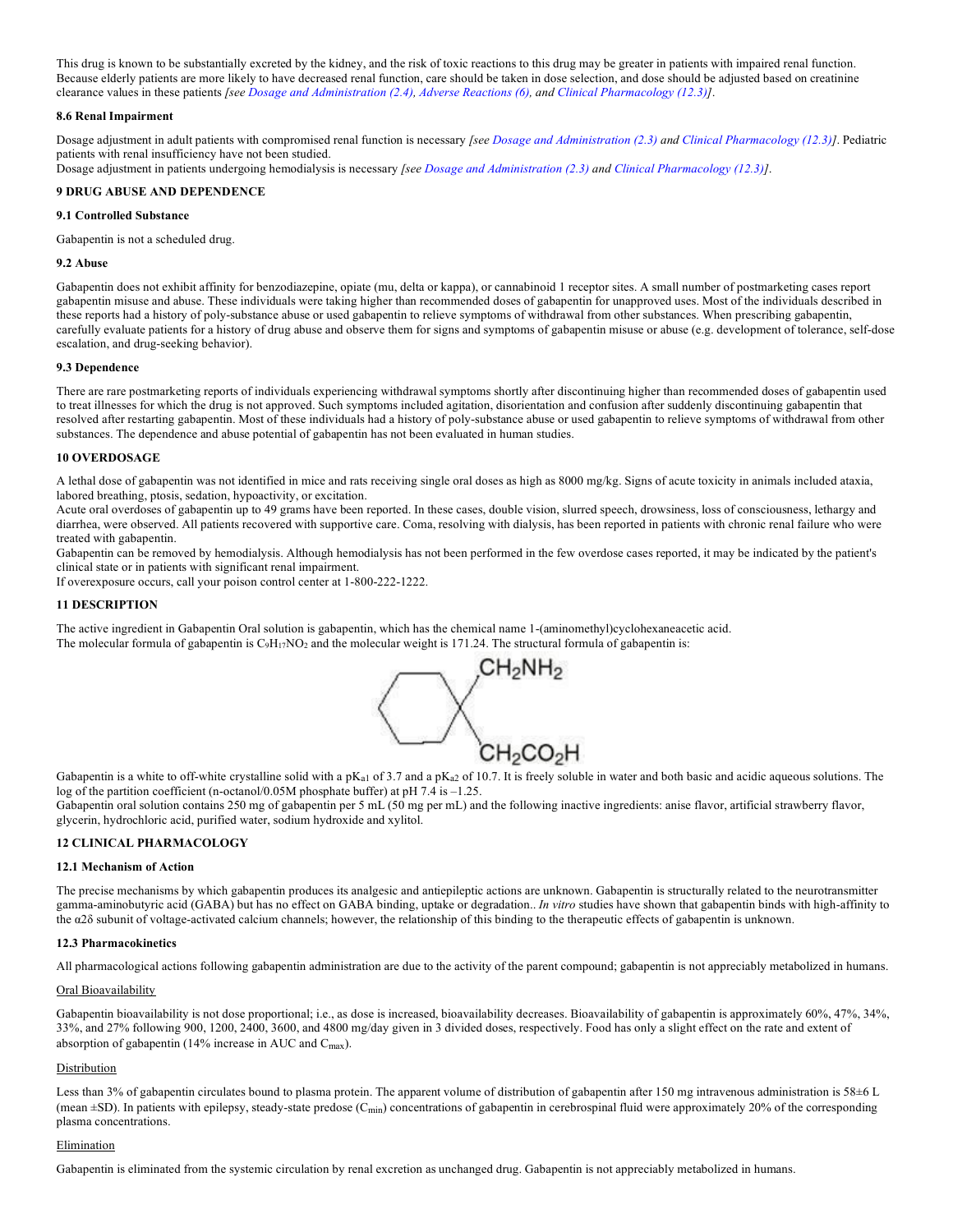Gabapentin elimination half-life is 5 to 7 hours and is unaltered by dose or following multiple dosing. Gabapentin elimination rate constant, plasma clearance, and renal clearance are directly proportional to creatinine clearance. In elderly patients, and in patients with impaired renal function, gabapentin plasma clearance is reduced. Gabapentin can be removed from plasma by hemodialysis.

#### Special Populations

#### *Age*

The effect of age was studied in subjects 20-80 years of age. Apparent oral clearance (CL/F) of gabapentin decreased as age increased, from about 225 mL/min in those under 30 years of age to about 125 mL/min in those over 70 years of age. Renal clearance (CLr) and CLr adjusted for body surface area also declined with age; however, the decline in the renal clearance of gabapentin with age can largely be explained by the decline in renal function*. [see Dosage and Administration (2.4) and Use in Specific Populations (8.5)]*.

#### *Gender*

Although no formal study has been conducted to compare the pharmacokinetics of gabapentin in men and women, it appears that the pharmacokinetic parameters for males and females are similar and there are no significant gender differences.

#### *Race*

Pharmacokinetic differences due to race have not been studied. Because gabapentin is primarily renally excreted and there are no important racial differences in creatinine clearance, pharmacokinetic differences due to race are not expected.

#### *Pediatric*

Gabapentin pharmacokinetics were determined in 48 pediatric subjects between the ages of 1 month and 12 years following a dose of approximately 10 mg/kg. Peak plasma concentrations were similar across the entire age group and occurred 2 to 3 hours postdose. In general, pediatric subjects between 1 month and <5 years of age achieved approximately 30% lower exposure (AUC) than that observed in those 5 years of age and older. Accordingly, oral clearance normalized per body weight was higher in the younger children. Apparent oral clearance of gabapentin was directly proportional to creatinine clearance. Gabapentin elimination half-life averaged 4.7 hours and was similar across the age groups studied.

A population pharmacokinetic analysis was performed in 253 pediatric subjects between 1 month and 13 years of age. Patients received 10 to 65 mg/kg/day given three times a day. Apparent oral clearance (CL/F) was directly proportional to creatinine clearance and this relationship was similar following a single dose and at steady state. Higher oral clearance values were observed in children <5 years of age compared to those observed in children 5 years of age and older, when normalized per body weight. The clearance was highly variable in infants <1 year of age. The normalized CL/F values observed in pediatric patients 5 years of age and older were consistent with values observed in adults after a single dose. The oral volume of distribution normalized per body weight was constant across the age range. These pharmacokinetic data indicate that the effective daily dose in pediatric patients with epilepsy ages 3 and 4 years should be 40 mg/kg/day to achieve average plasma concentrations similar to those achieved in patients 5 years of age and older receiving gabapentin at 30 mg/kg/day *[see Dosage and Administration (2.1)]*. *Adult Patients with Renal Insufficiency*

Subjects (N=60) with renal insufficiency (mean creatinine clearance ranging from 13–114 mL/min) were administered single 400 mg oral doses of gabapentin. The mean gabapentin half-life ranged from about 6.5 hours (patients with creatinine clearance >60 mL/min) to 52 hours (creatinine clearance <30 mL/min) and gabapentin renal clearance from about 90 mL/min (>60 mL/min group) to about 10 mL/min (<30 mL/min). Mean plasma clearance (CL/F) decreased from approximately 190 mL/min to 20 mL/min *[see Dosage and Administration (2.3) and Use in Specific Populations (8.6)]*. Pediatric patients with renal insufficiency have not been studied. *Hemodialysis*

In a study in anuric adult subjects (N=11), the apparent elimination half-life of gabapentin on nondialysis days was about 132 hours; during dialysis the apparent halflife of gabapentin was reduced to 3.8 hours. Hemodialysis thus has a significant effect on gabapentin elimination in anuric subjects.*[see Dosage and Administration (2.3) and Use in Specific Populations (8.6)]*.

# *Hepatic Disease*

Because gabapentin is not metabolized, no study was performed in patients with hepatic impairment.

# *Drug Interactions*

• *In Vitro Studies*

*In vitro* studies were conducted to investigate the potential of gabapentin to inhibit the major cytochrome P450 enzymes (CYP1A2, CYP2A6, CYP2C9, CYP2C19, CYP2D6, CYP2E1, and CYP3A4) that mediate drug and xenobiotic metabolism using isoform selective marker substrates and human liver microsomal preparations. Only at the highest concentration tested (171 mcg/mL; 1 mM) was a slight degree of inhibition (14%–30%) of isoform CYP2A6 observed. No inhibition of any of the other isoforms tested was observed at gabapentin concentrations up to 171 mcg/mL (approximately 15 times the C<sub>max</sub> at 3600 mg/day).

• *In Vivo Studies*

The drug interaction data described in this section were obtained from studies involving healthy adults and adult patients with epilepsy.

#### *Phenytoin*

In a single (400 mg) and multiple dose (400 mg three times a day) study of gabapentin in epileptic patients (N=8) maintained on phenytoin monotherapy for at least 2 months, gabapentin had no effect on the steady-state trough plasma concentrations of phenytoin and phenytoin had no effect on gabapentin pharmacokinetics.

# *Carbamazepine*

Steady-state trough plasma carbamazepine and carbamazepine 10, 11 epoxide concentrations were not affected by concomitant gabapentin (400 mg three times a day; N=12) administration. Likewise, gabapentin pharmacokinetics were unaltered by carbamazepine administration.

# *Valproic Acid*

The mean steady-state trough serum valproic acid concentrations prior to and during concomitant gabapentin administration (400 mg three times a day;  $N=17$ ) were not different and neither were gabapentin pharmacokinetic parameters affected by valproic acid.

# *Phenobarbital*

Estimates of steady-state pharmacokinetic parameters for phenobarbital or gabapentin (300 mg three times a day;  $N=12$ ) are identical whether the drugs are administered alone or together.

#### *Naproxen*

Coadministration (N=18) of naproxen sodium capsules (250 mg) with gabapentin (125 mg) appears to increase the amount of gabapentin absorbed by 12% to 15%. Gabapentin had no effect on naproxen pharmacokinetic parameters. These doses are lower than the therapeutic doses for both drugs. The magnitude of interaction within the recommended dose ranges of either drug is not known.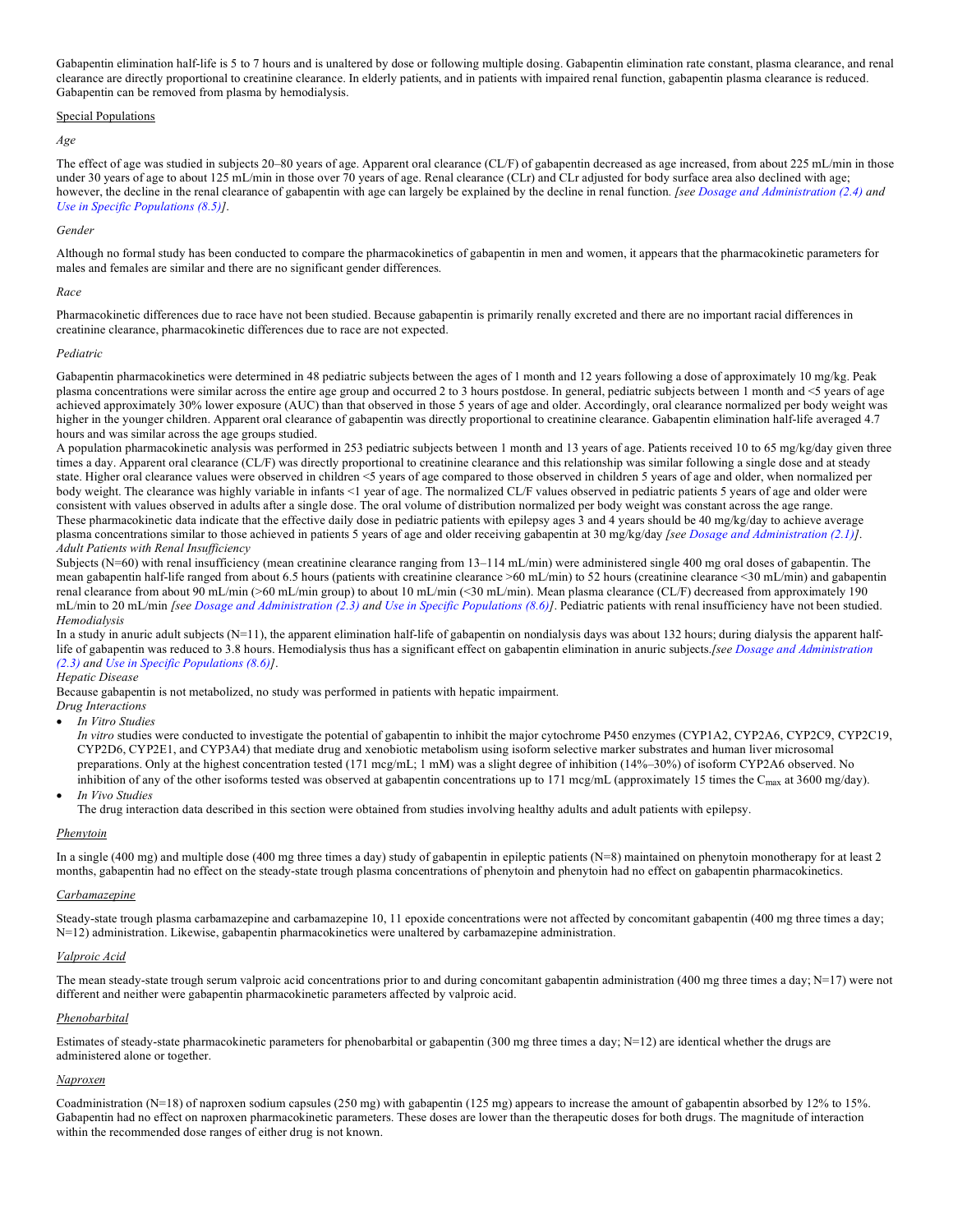# *Hydrocodone*

Coadministration of gabapentin (125 to 500 mg; N=48) decreases hydrocodone (10 mg; N=50) C<sub>max</sub> and AUC values in a dose-dependent manner relative to administration of hydrocodone alone; C<sub>max</sub> and AUC values are 3% to 4% lower, respectively, after administration of 125 mg gabapentin and 21% to 22% lower, respectively, after administration of 500 mg gabapentin. The mechanism for this interaction is unknown. Hydrocodone increases gabapentin AUC values by 14%. The magnitude of interaction at other doses is not known.

# *Morphine*

A literature article reported that when a 60 mg controlled-release morphine capsule was administered 2 hours prior to a 600 mg gabapentin capsule  $(N=12)$ , mean gabapentin AUC increased by 44% compared to gabapentin administered without morphine. Morphine pharmacokinetic parameter values were not affected by administration of gabapentin 2 hours after morphine. The magnitude of interaction at other doses is not known.

# *Cimetidine*

In the presence of cimetidine at 300 mg QID (N=12), the mean apparent oral clearance of gabapentin fell by 14% and creatinine clearance fell by 10%. Thus, cimetidine appeared to alter the renal excretion of both gabapentin and creatinine, an endogenous marker of renal function. This small decrease in excretion of gabapentin by cimetidine is not expected to be of clinical importance. The effect of gabapentin on cimetidine was not evaluated.

# *Oral Contraceptive*

Based on AUC and half-life, multiple-dose pharmacokinetic profiles of norethindrone and ethinyl estradiol following administration of tablets containing 2.5 mg of norethindrone acetate and 50 mcg of ethinyl estradiol were similar with and without coadministration of gabapentin (400 mg three times a day; N=13). The C<sub>max</sub> of norethindrone was 13% higher when it was coadministered with gabapentin; this interaction is not expected to be of clinical importance.

# *Antacid (Maalox®) (aluminum hydroxide, magnesium hydroxide)*

Antacid (Maalox<sup>®</sup>) containing magnesium and aluminum hydroxides reduced the mean bioavailability of gabapentin (N=16) by about 20%. This decrease in bioavailability was about 10% when gabapentin was administered 2 hours after Maalox.

# *Probenecid*

Probenecid is a blocker of renal tubular secretion. Gabapentin pharmacokinetic parameters without and with probenecid were comparable. This indicates that gabapentin does not undergo renal tubular secretion by the pathway that is blocked by probenecid.

# **13 NONCLINICAL TOXICOLOGY**

# **13.1 Carcinogenesis, Mutagenesis, Impairment of Fertility**

Gabapentin was administered orally to mice and rats in 2-year carcinogenicity studies. No evidence of drug-related carcinogenicity was observed in mice treated at doses up to 2000 mg/kg/day. At 2000 mg/kg, the plasma gabapentin exposure (AUC) in mice is approximately 2 times that in humans at the MRHD of 3600 mg/day. In rats, increases in the incidence of pancreatic acinar cell adenoma and carcinoma were found in male rats receiving the highest dose (2000 mg/kg), but not at doses of 250 or 1000 mg/kg/day. At 1000 mg/kg, the plasma gabapentin exposure (AUC) in rats is approximately 5 times that in humans at the MRHD.

Studies designed to investigate the mechanism of gabapentin-induced pancreatic carcinogenesis in rats indicate that gabapentin stimulates DNA synthesis in rat pancreatic acinar cells *in vitro* and, thus, may be acting as a tumor promoter by enhancing mitogenic activity. It is not known whether gabapentin has the ability to increase cell proliferation in other cell types or in other species, including humans.

Gabapentin did not demonstrate mutagenic or genotoxic potential in three *in vitro* and four *in vivo* assays. It was negative in the Ames test and the *in vitro* HGPRT forward mutation assay in Chinese hamster lung cells; it did not produce significant increases in chromosomal aberrations in the *in vitro* Chinese hamster lung cell assay; it was negative in the *in vivo* chromosomal aberration assay and in the *in vivo* micronucleus test in Chinese hamster bone marrow; it was negative in the *in vivo* mouse micronucleus assay; and it did not induce unscheduled DNA synthesis in hepatocytes from rats given gabapentin.

No adverse effects on fertility or reproduction were observed in rats at doses up to 2000 mg/kg. At 2000 mg/kg, the plasma gabapentin exposure (AUC) in rats is approximately 8 times that in humans at the MRHD.

# **14 CLINICAL STUDIES**

# **14.1 Postherpetic Neuralgia**

Gabapentin was evaluated for the management of postherpetic neuralgia (PHN) in two randomized, double-blind, placebo-controlled, multicenter studies. The intent-totreat (ITT) population consisted of a total of 563 patients with pain for more than 3 months after healing of the herpes zoster skin rash (Table 6).

|              | TADLE 0. CONTOINED PHIN SUBDIES: DUPATION, DOSAGES, AND INDUST OF PATHENTS |                                                  |                                      |                                   |  |  |  |
|--------------|----------------------------------------------------------------------------|--------------------------------------------------|--------------------------------------|-----------------------------------|--|--|--|
| <b>Study</b> | <b>Study Duration</b>                                                      | Gabapentin<br>$(mg/day)^*$<br><b>Target Dose</b> | <b>Patients Receiving Gabapentin</b> | <b>Patients Receiving Placebo</b> |  |  |  |
|              | 8 weeks                                                                    | 3600                                             | 113                                  | 116                               |  |  |  |
|              | ' weeks                                                                    | 1800, 2400                                       | 223                                  | l 11                              |  |  |  |
|              |                                                                            | Total                                            | 336                                  | 227                               |  |  |  |

|  |  |  |  | TABLE 6. Controlled PHN Studies: Duration, Dosages, and Number of Patients |
|--|--|--|--|----------------------------------------------------------------------------|
|--|--|--|--|----------------------------------------------------------------------------|

\* Given in 3 divided doses (TID)

Each study included a 7- or 8-week double-blind phase (3 or 4 weeks of titration and 4 weeks of fixed dose). Patients initiated treatment with titration to a maximum of 900 mg/day gabapentin over 3 days. Dosages were then to be titrated in 600 to 1200 mg/day increments at 3- to 7-day intervals to the target dose over 3 to 4 weeks. Patients recorded their pain in a daily diary using an 11-point numeric pain rating scale ranging from 0 (no pain) to 10 (worst possible pain). A mean pain score during baseline of at least 4 was required for randomization. Analyses were conducted using the ITT population (all randomized patients who received at least one dose of study medication).

Both studies demonstrated efficacy compared to placebo at all doses tested.

The reduction in weekly mean pain scores was seen by Week 1 in both studies, and were maintained to the end of treatment. Comparable treatment effects were observed in all active treatment arms. Pharmacokinetic/pharmacodynamic modeling provided confirmatory evidence of efficacy across all doses. Figures 1 and 2 show pain intensity scores over time for Studies 1 and 2.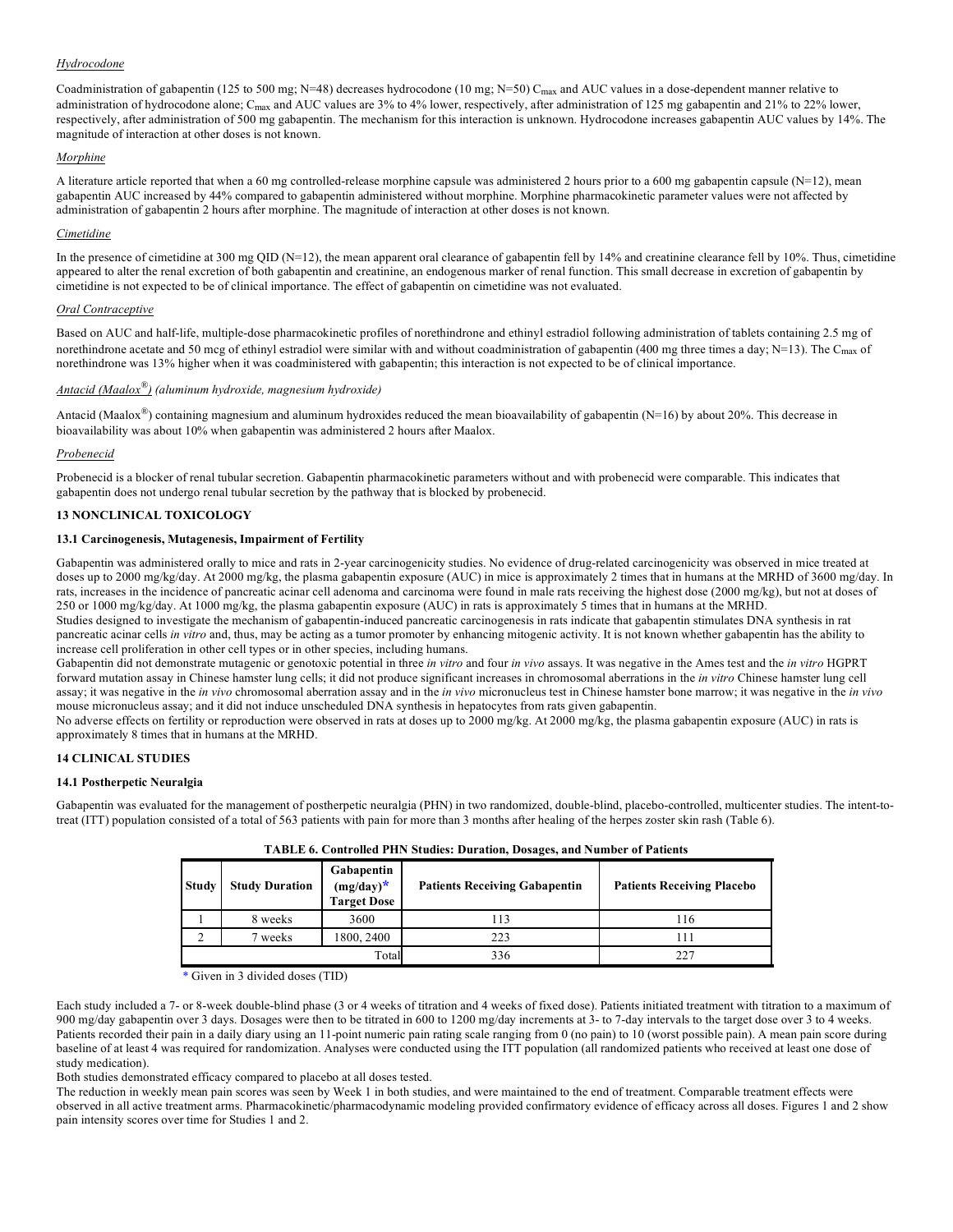

**Figure 1. Weekly Mean Pain Scores (Observed Cases in ITT Population): Study 1**



**Figure 2. Weekly Mean Pain Scores (Observed Cases in ITT Population): Study 2**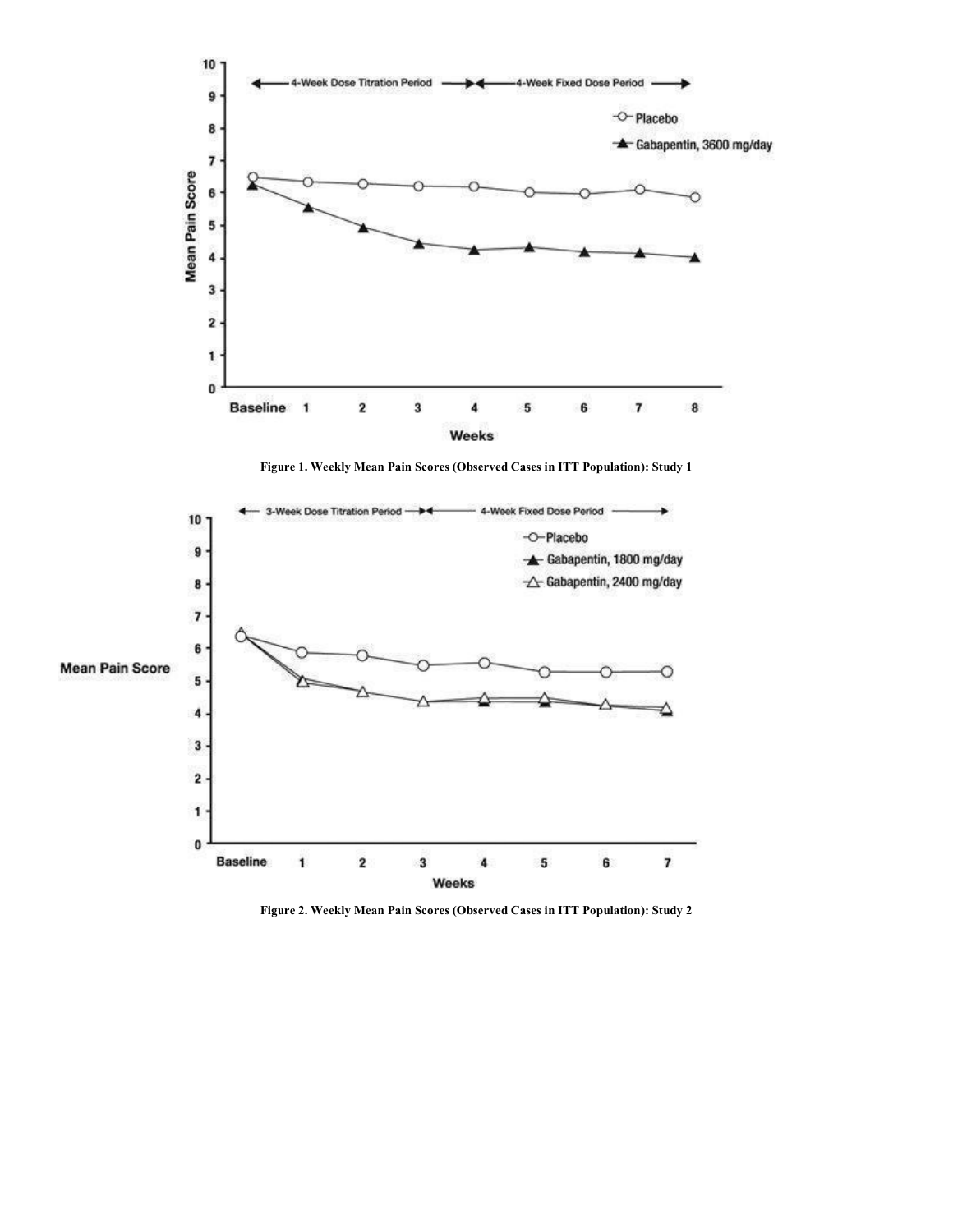



# **14.2 Epilepsy Partial Onset Seizures (Adjunctive Therapy)**

The effectiveness of gabapentin as adjunctive therapy (added to other antiepileptic drugs) was established in multicenter placebo-controlled, double-blind, parallelgroup clinical trials in adult and pediatric patients (3 years and older) with refractory partial seizures.

Evidence of effectiveness was obtained in three trials conducted in 705 patients (age 12 years and above) and one trial conducted in 247 pediatric patients (3 to 12 years of age). The patients enrolled had a history of at least 4 partial seizures per month in spite of receiving one or more antiepileptic drugs at therapeutic levels and were observed on their established antiepileptic drug regimen during a 12-week baseline period (6 weeks in the study of pediatric patients). In patients continuing to have at least 2 (or 4 in some studies) seizures per month, gabapentin or placebo was then added on to the existing therapy during a 12-week treatment period. Effectiveness was assessed primarily on the basis of the percent of patients with a 50% or greater reduction in seizure frequency from baseline to treatment (the "responder rate") and a derived measure called response ratio, a measure of change defined as  $(T - B)/(T + B)$ , in which B is the patient's baseline seizure frequency and T is the patient's seizure frequency during treatment. Response ratio is distributed within the range -1 to +1. A zero value indicates no change while complete elimination of seizures would give a value of -1; increased seizure rates would give positive values. A response ratio of -0.33 corresponds to a 50% reduction in seizure frequency. The results given below are for all partial seizures in the intent-to-treat (all patients who received any doses of treatment) population in each study, unless otherwise indicated. One study compared gabapentin 1200 mg/day, in three divided doses with placebo. Responder rate was  $23\%$  (14/61) in the gabapentin group and 9% (6/66) in the placebo group; the difference between groups was statistically significant. Response ratio was also better in the gabapentin group (-0.199) than in the placebo group (-0.044), a difference that also achieved statistical significance.

A second study compared primarily gabapentin 1200 mg/day, in three divided doses (N=101), with placebo (N=98). Additional smaller gabapentin dosage groups (600 mg/day, N=53; 1800 mg/day, N=54) were also studied for information regarding dose response. Responder rate was higher in the gabapentin 1200 mg/day group (16%) than in the placebo group (8%), but the difference was not statistically significant. The responder rate at 600 mg (17%) was also not significantly higher than in the placebo, but the responder rate in the 1800 mg group (26%) was statistically significantly superior to the placebo rate. Response ratio was better in the gabapentin 1200 mg/day group  $(-0.103)$  than in the placebo group  $(-0.022)$ ; but this difference was also not statistically significant ( $p = 0.224$ ). A better response was seen in the gabapentin 600 mg/day group (-0.105) and 1800 mg/day group (-0.222) than in the 1200 mg/day group, with the 1800 mg/day group achieving statistical significance compared to the placebo group.

A third study compared gabapentin 900 mg/day, in three divided doses (N=111), and placebo (N=109). An additional gabapentin 1200 mg/day dosage group (N=52) provided dose-response data. A statistically significant difference in responder rate was seen in the gabapentin 900 mg/day group (22%) compared to that in the placebo group (10%). Response ratio was also statistically significantly superior in the gabapentin 900 mg/day group (-0.119) compared to that in the placebo group (-0.027), as was response ratio in 1200 mg/day gabapentin (-0.184) compared to placebo.

Analyses were also performed in each study to examine the effect of gabapentin on preventing secondarily generalized tonic-clonic seizures. Patients who experienced a secondarily generalized tonic-clonic seizure in either the baseline or in the treatment period in all three placebo-controlled studies were included in these analyses. There were several response ratio comparisons that showed a statistically significant advantage for gabapentin compared to placebo and favorable trends for almost all comparisons.

Analysis of responder rate using combined data from all three studies and all doses  $(N=162)$ , gabapentin;  $N=89$ , placebo) also showed a significant advantage for gabapentin over placebo in reducing the frequency of secondarily generalized tonic-clonic seizures.

In two of the three controlled studies, more than one dose of gabapentin was used. Within each study, the results did not show a consistently increased response to dose. However, looking across studies, a trend toward increasing efficacy with increasing dose is evident (see Figure 4).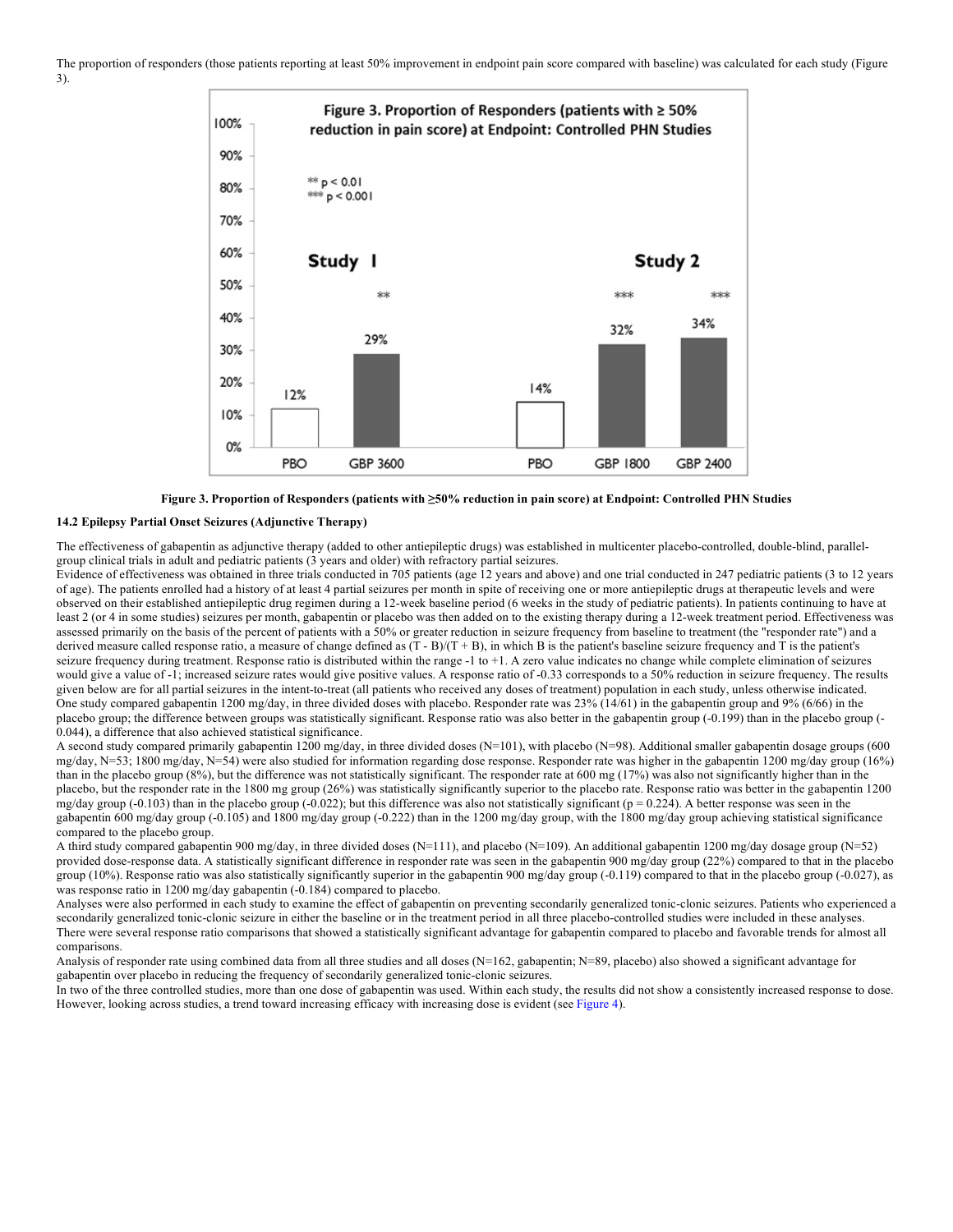

**Figure 4. Responder Rate in Patients Receiving Gabapentin Expressed as a Difference from Placebo by Dose and Study: Adjunctive Therapy Studies in Patients ≥12 Years of Age with Partial Seizures**

In the figure, treatment effect magnitude, measured on the Y axis in terms of the difference in the proportion of gabapentin and placebo-assigned patients attaining a 50% or greater reduction in seizure frequency from baseline, is plotted against the daily dose of gabapentin administered (X axis).

Although no formal analysis by gender has been performed, estimates of response (Response Ratio) derived from clinical trials (398 men, 307 women) indicate no important gender differences exist. There was no consistent pattern indicating that age had any effect on the response to gabapentin. There were insufficient numbers of patients of races other than Caucasian to permit a comparison of efficacy among racial groups.

A fourth study in pediatric patients age 3 to 12 years compared  $25 - 35$  mg/kg/day gabapentin (N=118) with placebo (N=127). For all partial seizures in the intent-totreat population, the response ratio was statistically significantly better for the gabapentin group (-0.146) than for the placebo group (-0.079). For the same population, the responder rate for gabapentin (21%) was not significantly different from placebo (18%).

A study in pediatric patients age 1 month to 3 years compared 40 mg/kg/day gabapentin (N=38) with placebo (N=38) in patients who were receiving at least one marketed antiepileptic drug and had at least one partial seizure during the screening period (within 2 weeks prior to baseline). Patients had up to 48 hours of baseline and up to 72 hours of double-blind video EEG monitoring to record and count the occurrence of seizures. There were no statistically significant differences between treatments in either the response ratio or responder rate.

# **16 HOW SUPPLIED/STORAGE AND HANDLING**

Gabapentin Oral solution is supplied as follows:

Clear colorless to slightly yellow solution; each 5 mL of oral solution contains 250 mg of gabapentin; available in:

250 mg per 5 mL oral solution:

• Bottles containing 470 mL: NDC 42192-608-16

300 mg per 6 mL oral solution:

• 6 mL unit dose cups, boxes of 40: NDC 42192-608-40

Store Gabapentin Oral Solution refrigerated, 2°C to 8°C (36°F to 46°F)

# **17 PATIENT COUNSELING INFORMATION**

Advise the patient to read the FDA-approved patient labeling (Medication Guide).Medication Guide

# Administration Information

Inform patients that gabapentin is taken orally with or without food.

# Drug Reaction with Eosinophilia and Systemic Symptoms (DRESS)/Multiorgan Hypersensitivity

Prior to initiation of treatment with gabapentin, instruct patients that a rash or other signs or symptoms of hypersensitivity (such as fever or lymphadenopathy) may herald a serious medical event and that the patient should report any such occurrence to a physician immediately *[see Warnings and Precautions (5.1)]*.

#### Anaphylaxis and Angioedema

Advise patients to discontinue gabapentin and seek medical care if they develop signs or symptoms of anaphylaxis or angioedema *[see Warnings and Precautions (5.2)]*.

# Dizziness and Somnolence and Effects on Driving and Operating Heavy Machinery

Advise patients that gabapentin may cause dizziness, somnolence, and other symptoms and signs of CNS depression. Other drugs with sedative properties may increase these symptoms. Accordingly, although patients' ability to determine their level of impairment can be unreliable, advise them neither to drive a car nor to operate other complex machinery until they have gained sufficient experience on gabapentin to gauge whether or not it affects their mental and/or motor performance adversely. Inform patients that it is not known how long this effect lasts *[see Warnings and Precautions (5.3) and Warnings and Precautions (5.4)]*.

Suicidal Thinking and Behavior